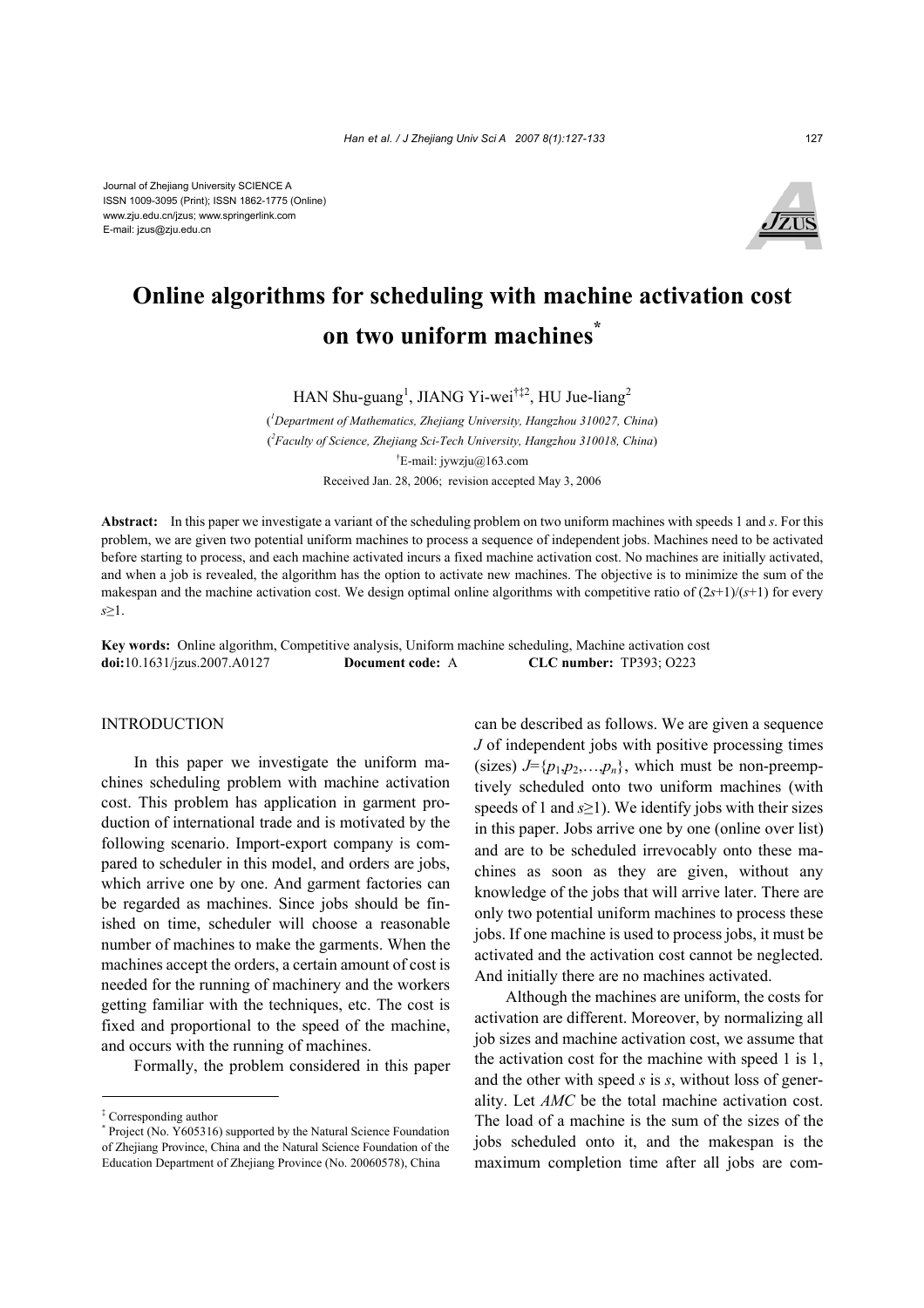pleted. Then the goal is to minimize the sum of the makespan and the total machine activation cost.

The performance of an online algorithm is measured by its competitive ratio. For a job sequence *J* and an algorithm *A*, let  $c^A$ (*J*) (or in short  $c^A$ ) denote the makespan produced by *A* and let  $c^*(J)$  (or in short  $c^*$ ) denote the optimal makespan in an offline version. Then the competitive ratio of *A* is defined as *C*=  $\sup \{c^A(J)/c^*(J)\}\$ . An online problem has a lower bound  $\rho$  if no online deterministic algorithm has a competitive ratio smaller than *ρ*. An online algorithm is optimal if its competitive ratio matches the lower bound.

This problem is quite different from the classical online uniform machine scheduling problem *Q*2*|online|C*max (Cho and Sahni, 1980), where we typically have two uniform machines, and the scheduler makes no decision regarding the cost of machines that are used to process jobs. There has been a great deal of work on this problem (Epstein *et al.*, 2001; Sgall, 1998). For non-preemptive scheduling on uniform machines the first algorithm with a constant competitive ratio was given by Aspnes *et al*.(1997) and its competitive ratio is 8. This was improved by Berman *et al*.(1997); they designed 5.8285-competitive deterministic and 4.3111-competitive randomized algorithms. Berman *et al*.(1997) also proved lower bounds of 2.4380 for deterministic and 1.8372 for randomized algorithms for non-preemptive scheduling. And the lower bound of 1.8372 has been improved to 2 by Epstein and Sgall (2000). Dessouky *et al*.(1998) considered flowshop scheduling with identical jobs and uniform parallel machines. Noga and Seiden (2001) investigated scheduling problem on two machines with release times. Tan and He (2002) investigated scheduling problem on two identical machines with machine availability constraints.

Imreh and Noga (1999) proposed a variant problem, denoted as *P|online|C*max*+m* and called List Model. The differences are: (1) no machines are initially provided, and there is sufficient large number of identical machines that can be activated (i.e.,  $m=+\infty$ ), (2) when a job is revealed the algorithm has the option to activate new machines, and (3) the objective is to minimize the sum of the makespan and the total machine activation cost. Comparing it with our considered problem, we know that the differences are

whether *m=*2 and whether the machines are uniform. Hence, we call our problem Restricted List Model on Two Uniform Machines, and denote it as *Q*2*|online|C*max*+AMC*.

Panwalkar and Liman (2002) proposed another offline scheduling problem that there are *m*=+∞ identical machines which can be activated, and the objective is to find an optimal schedule, the optimal number of machines, and the respective due dates to minimize the weighted sum of earliness, tardiness, and machine activation cost. Cao *et al*.(2005) considered a scheduling problem where finite machines are provided. The objective is to minimize the sum of the total weighted job tardiness penalties and the total machine activation cost.

For the List Model problem, Imreh and Noga (1999) presented an online algorithm  $A_\rho$  with a competitive ratio of at most  $(1+\sqrt{5})/2 \approx 1.618$ , while the lower bound was 4/3. Dósa and He (2004) made an improvement by presenting an algorithm with a competitive ratio of at most  $\left(\frac{3+2\sqrt{6}}{5}\right)$  / 5  $\approx$  1.5798. Jiang and He (2005) extended it to consider preemptive online and semi-online algorithms for List Model problem. It is remarkable that the good performance of the algorithms in (Imreh and Noga, 1999; Dósa and He, 2004; Jiang and He, 2005; 2006) is based on that we are allowed to activate a large number of machines if needed. He *et al*.(2006) extended it to consider online algorithms for List Model problem with finite identical machines. To our best knowledge, there is no result about *Q*2*|online|C*max*+AMC.* 

In this paper, we consider the problem  $Q2|online|C_{\text{max}}+AMC$  and design optimal online algorithms with competitive ratio of  $(2s+1)/(s+1)$  for every *s*≥1. The paper is organized as follows. In Section 2 we present some notations and preliminary results. Then we consider the problem with 1≤*s*≤φ and *s*> $\phi$  (where  $\phi = (1 + \sqrt{5})/2 \approx 1.618$  is the golden ratio) in Sections 3 and 4, respectively. Some remarks are presented in Section 5.

# PRELIMINARY KNOWLEDGE

In the remainder of the paper, we use the following notations to simplify the presentation. Denote  $p_j^{\text{max}} = \max\{p_i|i=1,\dots,j\}$  and  $P_j = \sum_{i=1}^j p_i$ . Let  $M_1$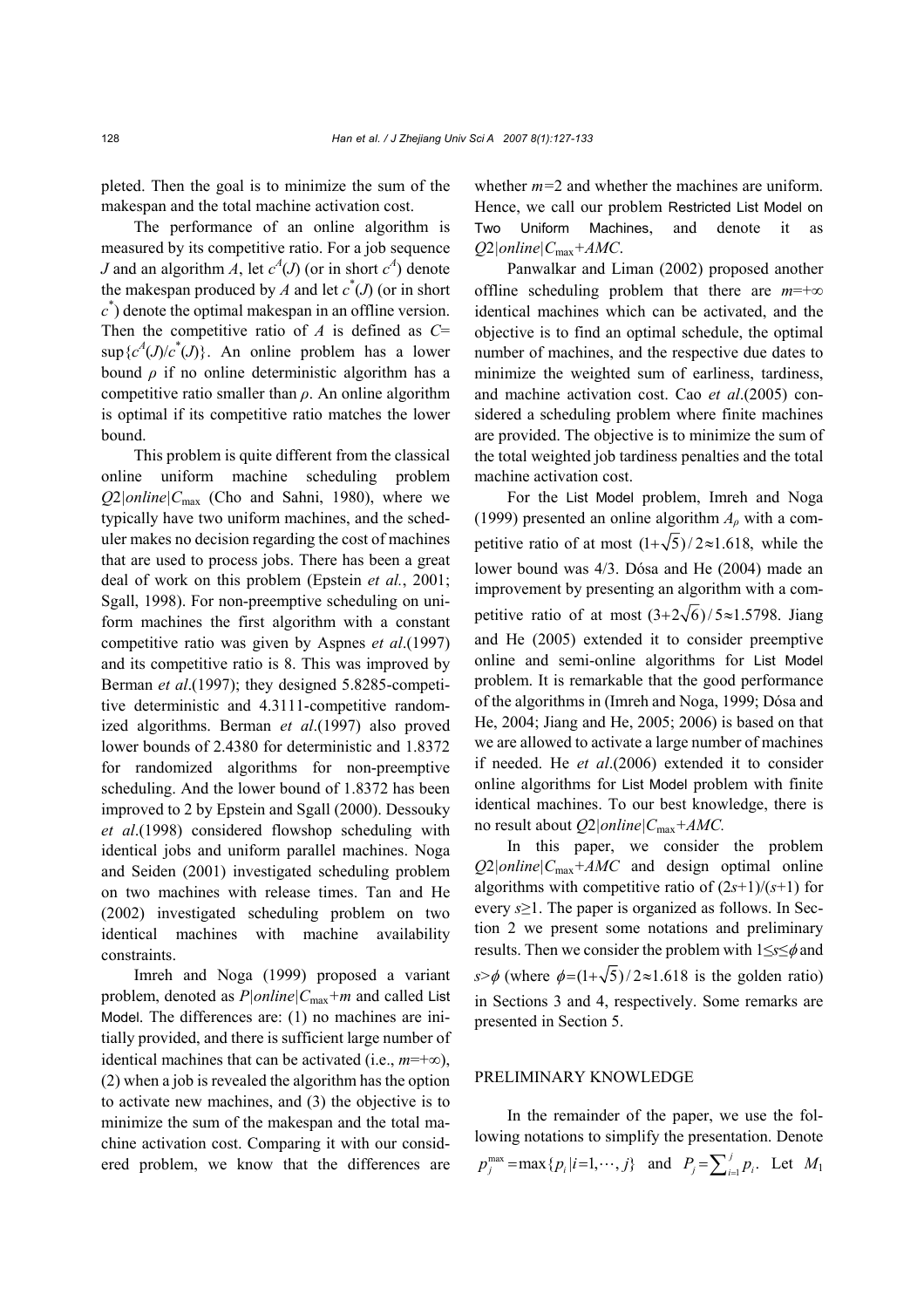and  $M_s$  be the two potential uniform machines with speeds 1 and *s*, respectively. We call moment *j* as the time right after the *j*th job is scheduled. Let *Li*,*j* denote the current load of machine  $M_i$  at moment *j* ( $j$ >0) in an online algorithm *A*, *i*=1 or *s*. Let  $C_i^A$  be the current makespan yielded by Algorithm *A* at moment *j*, and  $m_i$  be the current machine activation cost yielded by Algorithm *A* at moment *j*. Denote by  $c_j^A = C_j^A + m_j$ the objective function value produced by Algorithm *A*  at moment *j*. Let  $C^*$  and  $m^*$  be the makespan and the machine activation cost in an optimal solution of the offline version, respectively. Then the objective function value yielded by Algorithm *A* and the optimal value of offline version are  $c^A = C_n^A + m_n$  and  $c^*$ = $C^*$ + $m^*$ , respectively.

Now we present the lower bound of the considered problem.

**Theorem 1** There is no online algorithm for the problem  $Q2|online|C_{max}+AMC$  with a competitive ratio of smaller than  $(2s+1)/(s+1)$ .

**Proof** Assume that an algorithm *A* exists and it has a competitive ratio  $C \leq (2s+1)/(s+1)$ .

(1) We first show  $C\geq (2s+1)/(s+1)$  for the case of 1≤*s*≤ $\phi$ . The first two jobs *p*<sub>1</sub>=*N* and *p*<sub>2</sub>=*sN* arrive, where *N* is a very large positive number. We can conclude that both machines must be activated right after scheduling the first two jobs. Otherwise, no more jobs arrive.

We assume only one machine is activated by Algorithm *A*. It implies that

$$
c^4 \ge \min\{1+N+sN, s+(N+sN)/s\} = s+N(1+s)/s,
$$

which, together with  $c^* = N + s + 1$ , leads to

$$
\frac{c^4}{c^*} \ge \frac{s + N(1+s)/s}{N+s+1} \longrightarrow \frac{s+1}{s} \ge \frac{2s+1}{s+1}.
$$

The above formula holds because we can choose *N* to be large enough and with the assumption of *s*≤φ.

Hence, Algorithm *A* must activate the two machines to process the first two jobs. Then how to choose the following jobs to avoid  $C \leq (2s+1)/(s+1)$ ?

Note that the lower bound  $(2s+1)/(s+1)$  of  $Q2|online|C_{\text{max}}$  is obtained by using the adversary method, where an adversary presents the online algorithm with several different sequences that make

the algorithm unable to work well simultaneously. Thus, for *Q*2*|online|C*max*+AMC*, we just choose these sequences as the following jobs after activating the two machines, but all the job sizes of these sequences are multiplied by a sufficiently large positive number *L* such that the sizes of the first two jobs can be ignored when *L*→+∞. Hence, the arguments for obtaining the lower bound of  $O2|online|C_{max}$  can work for our problem. It yields that the lower bound of our problem is at least  $(2s+1)/(s+1)$  when  $1 \leq s \leq \phi$ .

(2) We next show  $C\geq (2s+1)/(s+1)$  for the case *s*>φ. Consider a sequence of jobs with each job *pi*=*ε*  $\forall i$ , where  $\varepsilon$  is a very small positive number. If  $p_1$  is assigned to machine  $M_s$ , then no other new jobs arrive. Therefore we have  $c^4 = s + \varepsilon/s$  while the optimal value is 1+*ε*. It follows that *C*≥(*s*+*ε*/*s*)/(1+*ε*)→*s*>(2*s*+1)/(*s*+1) because we can choose *ε* to be arbitrary small and *s*>φ. So we assume that Algorithm *A* assigned the first job to machine  $M_1$ .

Moreover, we can claim that Algorithm *A* must assign the first  $k$  jobs (if any) to  $M_1$  to avoid *C*<(2*s*+1)/(*s*+1), with *k* satisfying  $P_k = (s^3 - s)/(s^2 - s - 1)$ . Otherwise, we let  $p_l$  (1<*l*≤*k*) be the first job to be assigned to machine *Ms*, and no other new jobs arrive after scheduling  $p_l$ . Then the total size of jobs assigned to  $M_1$  is  $P_{l-1}$ . And we have

$$
c^{A} = 1 + s + P_{l-1} = 1 + s + P_l - p_l = 1 + s + P_l - \varepsilon.
$$

If *P*<sub> $\leq$ S</sub>, then the optimal value is 1+*P*<sub>*l*</sub>. It follows that

$$
C \ge \frac{1+s+p_i-\varepsilon}{1+p_i} \ge \frac{2s+1-\varepsilon}{s+1} \to \frac{2s+1}{s+1} \quad (\varepsilon \to 0).
$$

If  $s < P \leq P_k = (s^3 - s)/(s^2 - s - 1)$ , then the optimal cost is at most  $s + P_l/s$ . Similarly, we can obtain that

$$
C \ge \frac{1+s+P_i-\varepsilon}{s+P_i/s} \ge \frac{2s+1-\varepsilon}{s+1} \to \frac{2s+1}{s+1} \quad (\varepsilon \to 0).
$$

Thus Algorithm *A* must assign the first *k* jobs to the machine  $M_1$  completely. Then no other new jobs arrive. It implies that the objective value yielded by Algorithm  $A$  is  $1+P_k$ , while the optimal cost is at most *s*+*P<sub>k</sub>*/*s*. It follows that  $C \geq (1+P_k)/(s+P_k/s)=(2s+1)/(s+$ 1) due to the value of  $P_k$ . Hence the desired lower bound is obtained and the proof of Theorem 1 is completed.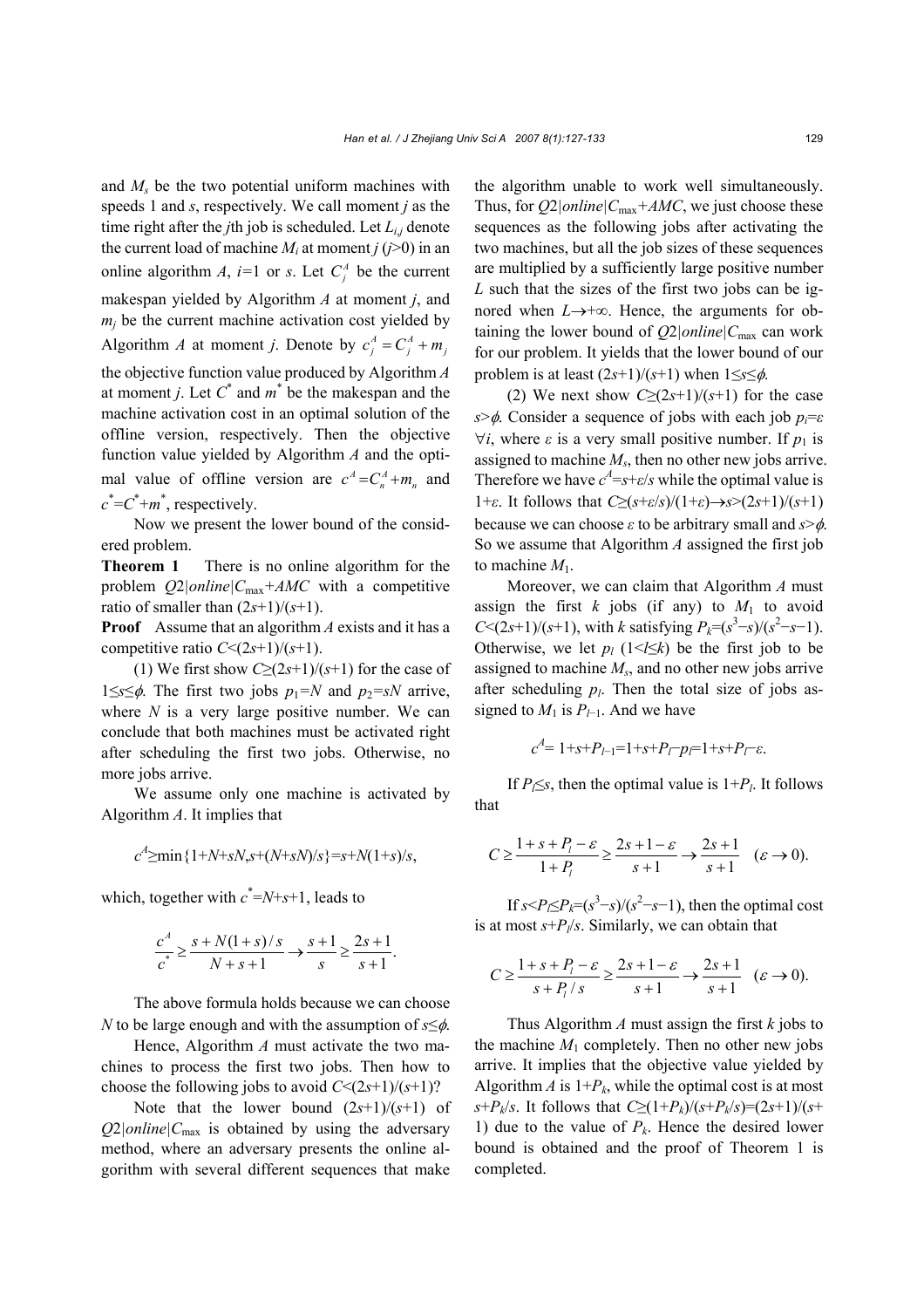The following lemma gives a lower bound of the optimal value.

**Lemma 1** The optimal value of the considered problem satisfies

$$
c^* \ge \min \left\{ 1 + P_n, s + \frac{P_n}{s}, \max \left( 1 + s + \frac{P_n}{s+1}, 1 + s + \frac{P_n^{\max}}{s} \right) \right\}.
$$

In particular,  $c^* \geq s+1$  when  $P_n \geq s$ .

**Proof** If only one machine is activated in an optimal solution, then we have  $c^* \geq \min\{1+P_n, s+P_n/s\}$ . Otherwise, the optimal makespan is at least max  ${P_n/(s+1)}$ ,  $p_n^{\max}/s$ , which follows that

$$
c^* \ge \max\{1+s+P_n/(s+1), 1+s+p_n^{\max}/s\}.
$$

The following lemma is easy to obtain.

**Lemma 2** Let *x* and *y* be two positive numbers. Let  $f_1 = (1+s+x/s)/(1+x+y)$  and  $f_2 = (1+s+x/s)/[s+(x+y)/s]$ .

(1) If *x*+*y*>2*s*, *x*≥*sy* and *x*≥*s*, then max {*f*<sub>1</sub>, *f*<sub>2</sub>}≤  $(2s+1)/(s+1);$ 

(2) If  $x+y>s$  and  $x\geq sy$ , then max  ${f_1, f_2} \leq (2s+1)/1$ (*s*+1).

## AN OPTIMAL ONLINE ALGORITHM FOR 1≤*s*≤φ

In this section, we design an optimal online algorithm for  $1 \leq s \leq \phi = (1 + \sqrt{5}) / 2 \approx 1.618$ , which can be formally described as follows:

## **Algorithm H1**

Step 1: If  $p_1 \leq s$ , activate  $M_1$ , and schedule  $p_1$  onto  $M_1$ . Otherwise, activate  $M_s$ , and schedule  $p_1$  onto  $M_s$ . Let *k=*1.

Step 2: If no new job arrives, stop. Otherwise, let *k=k+*1.

Step 3: If only  $M_1$  is activated, and

Step 3.1: If  $L_{1,k-1}+p_k\leq s$ , schedule  $p_k$  onto  $M_1$ . Return to Step 2.

Step 3.2: If  $L_{1,k-1}$ + $p_k \geq s$ , activate  $M_s$  and schedule *pk* onto *Ms*. Return to Step 2.

Step 4: If only  $M_s$  is activated, and

Step 4.1: If  $L_{s,k-1}+p_k<2s$ , schedule  $p_k$  onto  $M_s$ . Return to Step 2.

Step 4.2: If  $L_{s,k-1}+p_k \geq 2s$ , activate  $M_1$  and schedule  $p_k$  onto  $M_1$ . Return to Step 2.

Step 5: If both machines are activated, schedule *pk* by Post-Greedy rule (Post-Greedy rule means that schedule  $p_k$  onto some machine such that the job is completed as early as possible. That is, if  $p_k + L_{1,k-1} \leq$  $(p_k+L_{s,k-1})/s$ ,  $p_k$  is scheduled onto  $M_1$ , and onto  $M_s$ otherwise). Return to Step 2.

**Lemma 3** If only one machine is activated by Algorithm H1, then  $c^{H1}/c^* \leq (2s+1)/(s+1)$ .

**Proof** If only machine  $M_1$  is activated, then  $P_n \leq s$ from the algorithm rule. It is clear that  $c^{H1}=1+P_n$ , while from Lemma 1,  $c^* \geq 1 + P_n = c^{H1}$  holds trivially for *Pn*<*s*. Obviously Algorithm H1 is optimal.

If only machine *M<sub>s</sub>* is activated, furthermore if only one job arrives, then it is obvious that the current scheduling is optimal. Otherwise, there are at least two jobs revealed, then we have  $p_1 \geq s$  and  $s \leq P_n \leq 2s$  by the algorithm rule. Thus  $c^{H1}=s+P_n/s\leq s+(2s)/s=s+2$ , while from Lemma 1, we get  $c^{H1}/c^* \leq (2+s)/(s+1) = 1+$  $(s+1)^{-1}$ ≤(2*s*+1)/(*s*+1). Now the proof of Lemma 3 is completed.

We next focus on the cases that both machines are activated. Let  $p_l$  be the job that determines the makespan yielded by Algorithm H1.

**Lemma 4** If  $p_l$  is scheduled by Step 1, i.e.,  $l=1$ , then  $c^{\text{H1}}/c^* \leq (2s+1)/(s+1)$ .

**Proof** If  $p_1$  is scheduled on  $M_1$ , i.e.  $p_1 \leq s$ , then we have  $c^{H1}=1+s+p_1<1+s+s=2s+1$ . It is easy to obtain that  $P_n$ >s because the machine  $M_s$  is also activated after scheduling  $p_1$ . Therefore, by Lemma 1, we have  $c^* \geq 1+s$ . It follows that  $c^{\text{H1}}/c^* \leq (2s+1)/(s+1)$ .

If  $p_1$  is scheduled on  $M_s$ , i.e.  $p_1 \geq s$ , then we can conclude that  $p_1$  is the unique job processed on  $M_s$ , and we have  $c^{H1}=1+s+p_1/s$  and  $p_1/s \ge L_{1,n}$ , implying  $p_1 = p_n^{\text{max}}$ . It is easy to obtain that  $p_1 + L_{1,n} = P_n > 2s$  because the machine  $M_1$  is also activated after assigning *p*<sub>1</sub>. From Lemma 1, we get  $c^* \geq \min\{1+p_1+L_{1,n},\}$  $s+(p_1+L_{1,n})/s$ ,  $1+s+p_1/s$ . Therefore, by Lemma 2(1) with  $x=p_1$  and  $y=L_{1,n}$ , we have

$$
\frac{c^{H1}}{c^*} \le \max\left\{\frac{1+s+p_1/s}{1+p_1+L_{1,n}}, \frac{1+s+p_1/s}{s+(p_1+L_{1,n})/s}, 1\right\} \le \frac{2s+1}{s+1}.
$$

The proof is completed.

**Lemma 5** If  $p_i$  is scheduled by Step 3, then  $c^{\text{H1}}/c^* \leq (2s+1)/(s+1)$ .

**Proof**  $p_l$  is scheduled by Step 3, we conclude that the two machines are activated in the order of  $M_1, M_s$ ,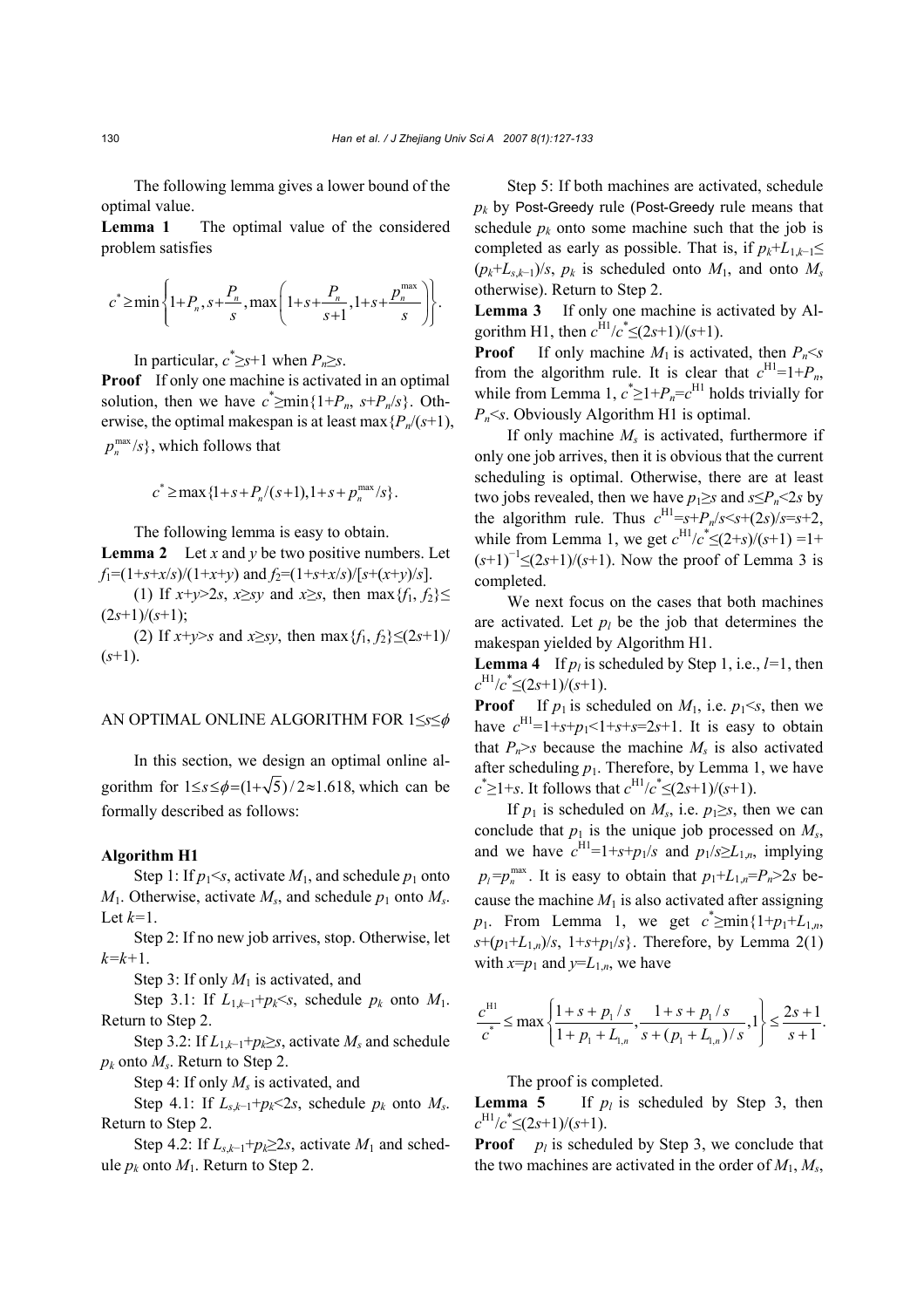which implies that  $P_n \geq s$ . Two cases are considered according to the assignment of *pl*.

**Case 1** *p<sub>l</sub>* is scheduled onto machine  $M_1$  by Step 3.1. Then we get  $C_n^{\text{H1}} = L_{1, l-1} + p_l < s$ , resulting in  $c^{\text{H1}} \leq 1 + s +$ *s*=1+2*s*. While according to the rule of Algorithm H1 and Lemma 1, we have  $c^* \geq 1+s$  and thus  $c^{\text{H1}}/c^* \leq$  $(2s+1)/(s+1)$ .

**Case 2** *p<sub>l</sub>* is scheduled onto machine  $M_s$  by Step 3.2. It is clear that  $p_l$  is the unique job scheduled onto machine  $M_s$ , which yields that  $c^{H1}=1+s+p/s$ . Together with the definition of  $p_l$ , we have  $p_l = p_n^{\max}$ . While from Lemma 1, it follows that  $c^* \geq \min\{1 + p_f + L_{1,n},\}$  $s+(p_f+L_1)_s$ ,  $1+s+p_s$ .

It is obvious that  $p_l$ + $L_1$ <sub>*n*</sub>= $P_n$ ≥*s* and  $p_l$ /*s*≥ $L_1$ <sub>*n*</sub> due to the definition of  $p_l$ . Therefore, by Lemma 2(2) with *x*= $p_l$  and *y*= $L_{1,n}$ , we have

$$
\frac{c^{H1}}{c^*} \le \max\left\{\frac{1+s+p_l/s}{1+p_l+L_{l,n}}, \frac{1+s+p_l/s}{s+(p_l+L_{l,n})/s}, 1\right\} \le \frac{2s+1}{s+1}.
$$

Therefore, the proof of Lemma 5 is completed. **Lemma 6** If  $p_l$  is scheduled by Step 4, then  $c^{H1}/c^* \leq$  $(2s+1)/(s+1)$ .

**Proof** Since  $p_i$  is scheduled by Step 4, we can conclude that the two machines are activated in the order of  $M_s$ ,  $M_1$ , which implies that  $P_n \geq 2s$ . Two cases are considered according to the assignment of  $p_l$  by Algorithm H1.

**Case 1** *p<sub>l</sub>* is scheduled onto machine  $M_s$  by Step 4.1, then we have  $L_{s,l-1}+p_l<2s$ . It follows that  $c^{\text{H1}}=1+s+$  $(L_{s,l-1}+p_l)/s<1+s+2=3+s$ . It is easy to obtain that  $c^* \geq 2+s$  from  $P_n \geq 2s$  and Lemma 1. Hence, together with  $1 \leq s$ , we have  $c^{H1}/c^* \leq (3+s)/(2+s)=1+(2+s)^{-1} \leq$  $(2s+1)/(s+1)$ .

**Case 2** *p<sub>l</sub>* is scheduled onto machine  $M_1$  by Step 4.2. It is clear that  $p_l$  is the unique job scheduled onto machine  $M_1$  and  $p_l > L_s n/s$  due to the definition of  $p_l$ . We have  $c^{H1} = 1 + s + p_l$ .

If only one machine is activated in the optimal solution, then with  $P_n \geq 2s$  we have  $c^* \geq \min\{1+P_n,$  $s + P_n/s$  =  $s + P_n/s$ . It is true that  $L_{s,n} > p \geq s$  by the rule of Step 1. Together with 1≤*s*≤φ, we obtain

$$
\frac{c^{H1}}{c^*} \le \frac{1+s+p_l}{s+p_n/s} = \frac{1+s+p_l}{s+(p_l+L_{s,n})/s}
$$

$$
\le \frac{1+s+p_l}{s+(p_l+s)/s} = \frac{1+s+p_l}{1+s+p_l/s} \le s \le \frac{2s+1}{s+1}.
$$

Otherwise, both machines are activated in the optimal solution, and then we have

$$
c^* \ge \max\{1+s+P_n/(s+1), 1+s+p_n^{\max}/s\}.
$$

If  $p_l > sL_{s,n}$  (implying  $p_l = p_n^{\max}$ ), then we have  $c^* \geq 1 + s + p_l/s$ , which leads to

$$
\frac{c^{H1}}{c^*} \le \frac{1+s+p_l}{1+s+p_l/s} \le s \le \frac{2s+1}{s+1},
$$

together with 1≤*s*≤φ. If *pl*≤*sLs*,*n*, then we obtain  $c^* \geq 1 + s + (p_l + L_{s,n})/(s+1)$  with  $P_n = p_l + L_{s,n}$ . Hence, we have

$$
\frac{c^{H1}}{c^*} \le \frac{1+s+p_l}{1+s+\frac{p_l+L_{s,n}}{s+1}} \le \frac{1+s+sL_{s,n}}{1+s+L_{s,n}} \le s \le \frac{2s+1}{s+1}.
$$

**Lemma 7** If  $p_l$  is scheduled by Step 5, then  $c^{\text{H1}}/c^*$  $\leq$ (2*s*+1)/(*s*+1).

**Proof**  $p_l$  is scheduled by Step 5 of Algorithm H1, then we have  $P_n > s$ . We distinguish two cases according to the number of machines activated in the optimal solution.

**Case 1** Only one machine is activated in the optimal solution, and then we have

$$
c^* \ge \min\{1+P_n, s+P_n/s\} = s+P_n/s
$$
 due to  $P_n > s$ .

We claim that  $c^{H1} \leq 1 + s + P_n/s$  by the following reason. If  $p_l$  is scheduled onto  $M_s$ , it is obvious that  $C_n^{\text{H1}} = (p_l + L_{s,l-1})/s \le P_n/s$ . Otherwise, by the Post-Greedy rule of Algorithm H1, we have  $C_n^{\text{H1}} = p_l + L_{1,l-1}$  $\leq (p_f + L_{s, f-1})/s \leq P_n/s$ . Hence, we have

$$
\frac{c^{H1}}{c^*} \le \frac{1+s+P_n/s}{s+P_n/s} = 1 + \frac{1}{s+P_n/s} < 1 + \frac{1}{s+1}
$$

$$
\le 1 + \frac{s}{s+1} \le \frac{2s+1}{s+1}.
$$

**Case 2** Both machines are activated in the optimal solution, and then the optimal machine activation cost is  $1+s$ , which is the same as the machine activation cost of Algorithm H1. In order to obtain  $c^{H1}/c^* = (1+s+$  $C_n^{\text{H1}}$  )/(1+*s*+ $C^*$ ) $\leq$ (2*s*+1)/(*s*+1), we only need to prove that  $C_{n}^{\text{H1}}$  /  $c^* \leq (2s+1)/(s+1)$  in the following argument.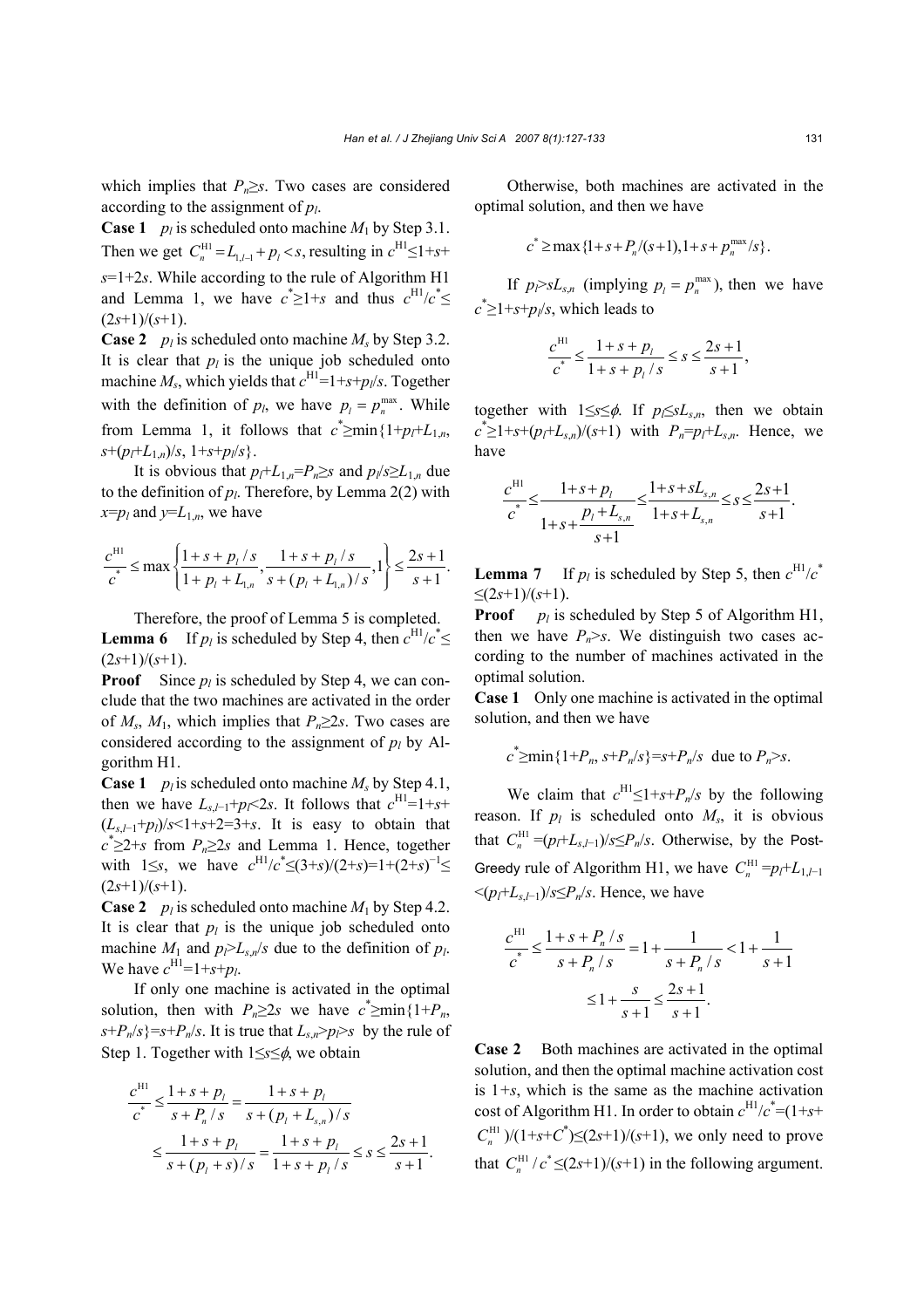It is easy to obtain that  $P_n \leq (1+s)C^*$  and  $p \leq$  $p_n^{\max} \leq sC^*$ .

If *p<sub>l</sub>* is assigned to *M*<sub>1</sub>, we have  $C_n^{\text{H1}} = L_{1,l-1}$ + *p*<sub>l</sub>≤(*L<sub>s</sub>*,*l*−1+*p*<sub>l</sub>)/*s* by Post-Greedy rule of Algorithm H1. It yields that  $s(L_{s,l-1}+p_l) \leq L_{s,l-1}+p_l$ , which follows that

$$
(s+1) C_n^{\text{HI}} = (s+1)(L_{1,l-1} + p_l) = s(L_{1,l-1} + p_l) + (L_{1,l-1} + p_l)
$$
  
\n
$$
\leq L_{s,l-1} + p_l + L_{1,l-1} + p_l \leq P_n + p_l
$$
  
\n
$$
\leq (s+1) C^* + s C^* = (2s+1) C^*.
$$

Otherwise, if  $p_l$  is assigned to  $M_s$ , then we have  $C_n^{\text{H1}} = (p_l + L_{s,l-1})/s \le L_{1,l-1} + p_l$  by Post-Greedy rule of Algorithm H1. Thus

$$
(s+1) C_n^{\text{HI}} \leq L_{s,l-1} + p_l + L_{1,l-1} + p_l \leq P_n + p_l
$$
  

$$
\leq (s+1) C^* + s C^* = (2s+1) C^*.
$$

Therefore, the proof of Lemma 7 is completed. **Theorem 2** The competitive ratio of Algorithm H1 is  $C \leq (2s+1)/(s+1)$ , when  $1 \leq s \leq \phi$ , and it is optimal. **Proof** The result is direct from Lemmas 3~7, and Theorem 1 shows that Algorithm H1 is optimal.

Note that our result exactly matches that on two identical machines scheduling with machine activation cost when *s=*1 (He *et al*., 2006).

# AN OPTIMAL ONLINE ALGORITHM FOR *s*>φ

In this section, we present an optimal online algorithm for the problem with  $s > \phi$ , which can be formally described as follows:

## **Algorithm H2**

Step 1: If  $p_1$ >s, activate  $M_s$  and schedule  $p_1$  and all the future jobs onto *Ms*, stop. Otherwise, activate  $M_1$ , and schedule  $p_1$  onto  $M_1$ . Let  $k=1$ .

Step 2: If no new job arrives, stop. Otherwise, let *k=k+*1.

Step 3: If only  $M_1$  is activated and  $L_{1,k-1}+p_k \leq s$ , schedule  $p_k$  onto  $M_1$ . Otherwise, activate  $M_s$  and schedule  $p_k$  onto  $M_s$ . Return to Step 2.

Step 4: If both machines are activated, schedule *pk* by Post-Greedy rule. Return to Step 2.

**Remark** 1 If  $p_1 > s$ , then Algorithm H2 only activates the machine  $M_s$  and schedules all the jobs on it. Although in this case we can also activate the machine *M*1 to share a part of the load of machine *Ms*, it does not help to reduce the competitive ratio of Algorithm H2.

**Lemma 8** If only one machine is activated by Algorithm H2, then  $c^{H2}/c^* \leq (2s+1)/(s+1)$ .

**Proof** If Algorithm H2 only activates  $M_1$ , then we have  $P_n \leq s$  by the rule of Step 3. It is obvious that Algorithm H2 is optimal. Otherwise, H2 only activates  $M_s$ , then we have  $P_n \ge p_1 > s$  and  $c^{H2} = s + P_n/s$  by the rule of Step 1. By Lemma 1 and  $1+P_n>s+P_n/s$  due to  $P_n > s$ , we have

$$
c^* \geq \min\{1+P_n, s+P_n/s, 1+s+P_n/(s+1)\}
$$
  
= \min\{s+P\_n/s, 1+s+P\_n/(s+1)\}.

Then together with  $s > (1 + \sqrt{5})/2$ , we get

$$
\frac{c^{H2}}{c^*} \le \max\left\{1, \frac{s + P_n / s}{1 + s + P_n / (s + 1)}\right\}
$$
  

$$
< \max\left\{1, \frac{s + P_n / s}{s + P_n / (s + 1)}\right\} \le \max\left\{1, \frac{P_n / s}{P_n / (s + 1)}\right\}
$$
  
= 1 + 1/s \le (2s+1)/(s+1).

Therefore, the proof of Lemma 8 is completed.

We next consider the cases that both machines are activated by Algorithm H2. Let  $p_l$  be the job that determines the makespan yielded by Algorithm H2. **Lemma 9** If  $p_l$  is scheduled by Step 1, then  $c^{H2}/c^*$  $≤(2s+1)/(s+1).$ 

**Proof** The proof is similar to that of Lemma 4, so we omit it here.

**Lemma 10** If  $p_l$  is scheduled by Step 3, then  $c^{H2}/c^*$  $≤(2s+1)/(s+1).$ 

**Proof** Since both machines are activated, we have  $P_n$ >*s* due to the rule of Step 3. Two following cases are considered according to the position of *pl*.

**Case 1** *p<sub>l</sub>* is scheduled onto  $M_1$ , then from the algorithm rule, we have

$$
c^{H2}=1+s+p_l+L_{1,l-1}<1+s+s=2s+1.
$$

By  $P_n$ >*s* and Lemma 1, we have  $c^* \geq s+1$ . It follows that  $c^{H2}/c^* \leq (2s+1)/(s+1)$ .

**Case 2** *p<sub>l</sub>* is scheduled onto  $M_s$ , then the proof is similar to that of Case 2 in Lemma 5, so we omit it.

Therefore, the proof of Lemma 10 is completed.